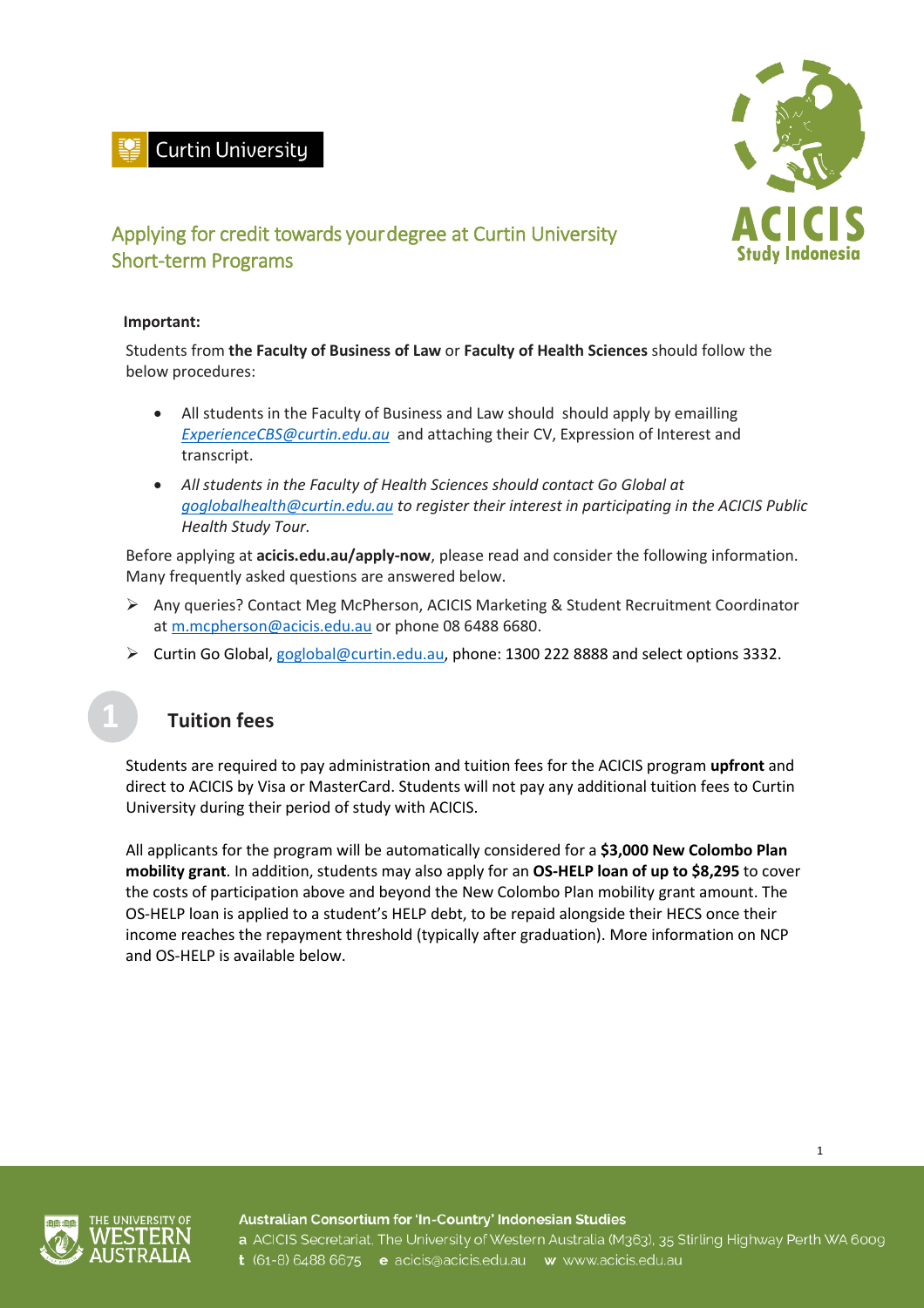# **Curtin University**



### Applying for credit towards your degree at Curtin University Short-term Programs

### **New Colombo Plan Mobility Grant**

 $\overline{\phantom{a}}$ 

To apply for the **New Colombo Plan Mobility Grant***,* students simply need to apply for the ACICIS program. ACICIS will automatically assess eligibility for the grant. Key eligibility criteria are:

- Australian citizen,
- Enrolled in an on-shore Australian University throughout the duration of the Mobility Project,
- Be undertaking a Bachelor Degree or Bachelor Honours Degree at the commencement of the Mobility Project,
- 70% of grant recipients for any given ACICIS program must be aged 18-28,
- Study must provide credit/count towards the course requirements for the relevant student's Bachelor Degree or Bachelor Honours Degree,
- Have not previously received a NCP Mobility Short-term grant.

### **Application deadlines**

Please visit your chosen program webpage on the ACICIS website for information on application deadlines.

**Tip:** If possible, commence your application well in advance of the deadline, to allow plenty of time for the paperwork outlined below to be processed.

#### **Application process**

**Step 1:** Submit your application to ACICIS Study Indonesia:

Complete your online [application v](http://www.acicis.edu.au/apply-now/)ia ACICIS website

Half way through the application you will be advised to download the University Approval Form. Do not complete this, you will not be able to have this signed until the Step 2 (below) is completed:

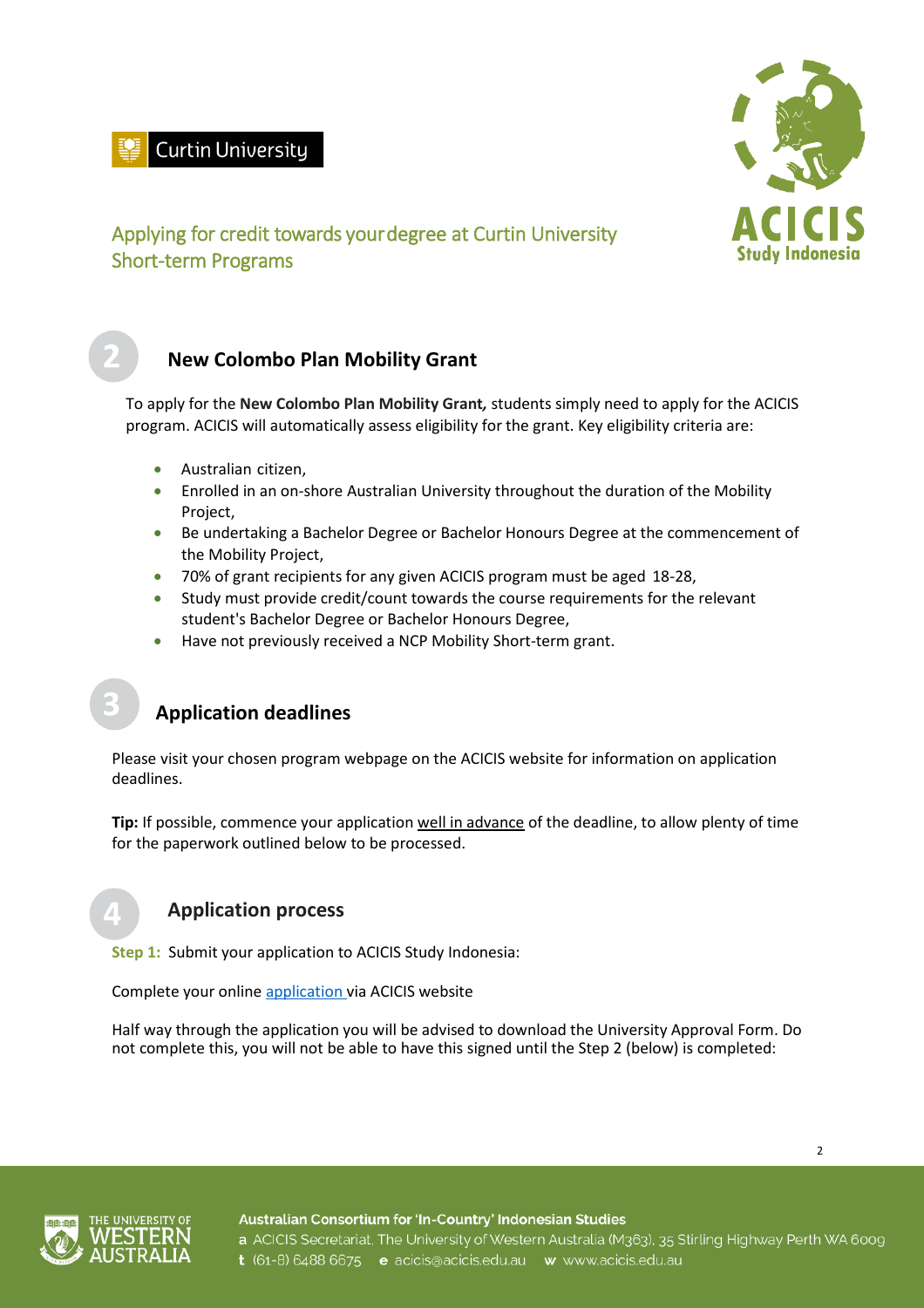# Curtin University



## Applying for credit towards your degree at Curtin University Short-term Programs

**Step 2:** Make sure that you are eligible for academic credit

 $\overline{\phantom{a}}$ 

- **1.** Contact your Course Coordinator and ask for their assistance in completing a [Study Plan](https://students.curtin.edu.au/wp-content/uploads/sites/6/2018/12/Curtin-Abroad-study-plan-proposal-form.pdf)  [Proposal Form.](https://students.curtin.edu.au/wp-content/uploads/sites/6/2018/12/Curtin-Abroad-study-plan-proposal-form.pdf) Note: you will likely be required to provide course outlines, these are available to download from your chosen ACICIS program's webpage.
- **2.** Once your Course Coordinator completes the above form, submit this and the [Curtin](https://students.curtin.edu.au/wp-content/uploads/sites/6/2018/12/Curtin-Overseas-Study-Application-Form.pdf)  [University Overseas Study Application Form](https://students.curtin.edu.au/wp-content/uploads/sites/6/2018/12/Curtin-Overseas-Study-Application-Form.pdf) by email to [goglobal@curtin.edu.au](mailto:goglobal@curtin.edu.au) as quickly as possible.
- **3.** Once the above process is complete, please inform Meg McPherson [\(m.mcpherson@acicis.edu.au\)](mailto:m.mcpherson@acicis.edu.au) who will have your ACICIS University Approval Form signed by the authorisated person on your behalf.

Step 4: [Apply for an OS-HELP](https://scholarships.curtin.edu.au/scholarship/?id=3660.0) loan (Loans are optional and subject to availability and as per approval by the Australian Government.)

- **1.** Students may apply to borrow up to \$8,295 on their HELP debt to cover the costs of participation above and beyond the New Colombo Plan mobility grant amount.
- **2.** Students must meet a number of eligibility criteria to apply for the OS-HELP loan. These include:
	- Australian citizen, Permanent Humanitarian Visa holder or New Zealand citizen who meets the Higher Education Loan Program criteria.
	- Enrolled in a Commonwealth Supported Place at Curtin University
	- Not received an OS‑HELP Loan on more than one previous occasion.
	- Completed a minimum of 200 credits towards current course of study at Curtin University (this may include CRL)
	- Minimum Course Weighted Average (CWA) of 50
	- Not have commenced final 25 credits of study for their current course at Curtin University before overseas study program is completed.
	- Study will be full-time whilst overseas
	- Applicant must have a Tax File Number
	- Applicant must receive credits, log book hours or accreditation for overseas study
	- Overseas study must be in alignment with current course of study and be endorsed by Curtin University
	- OS-HELP application must be received by the Scholarships Office before the conclusion of the applicants study program